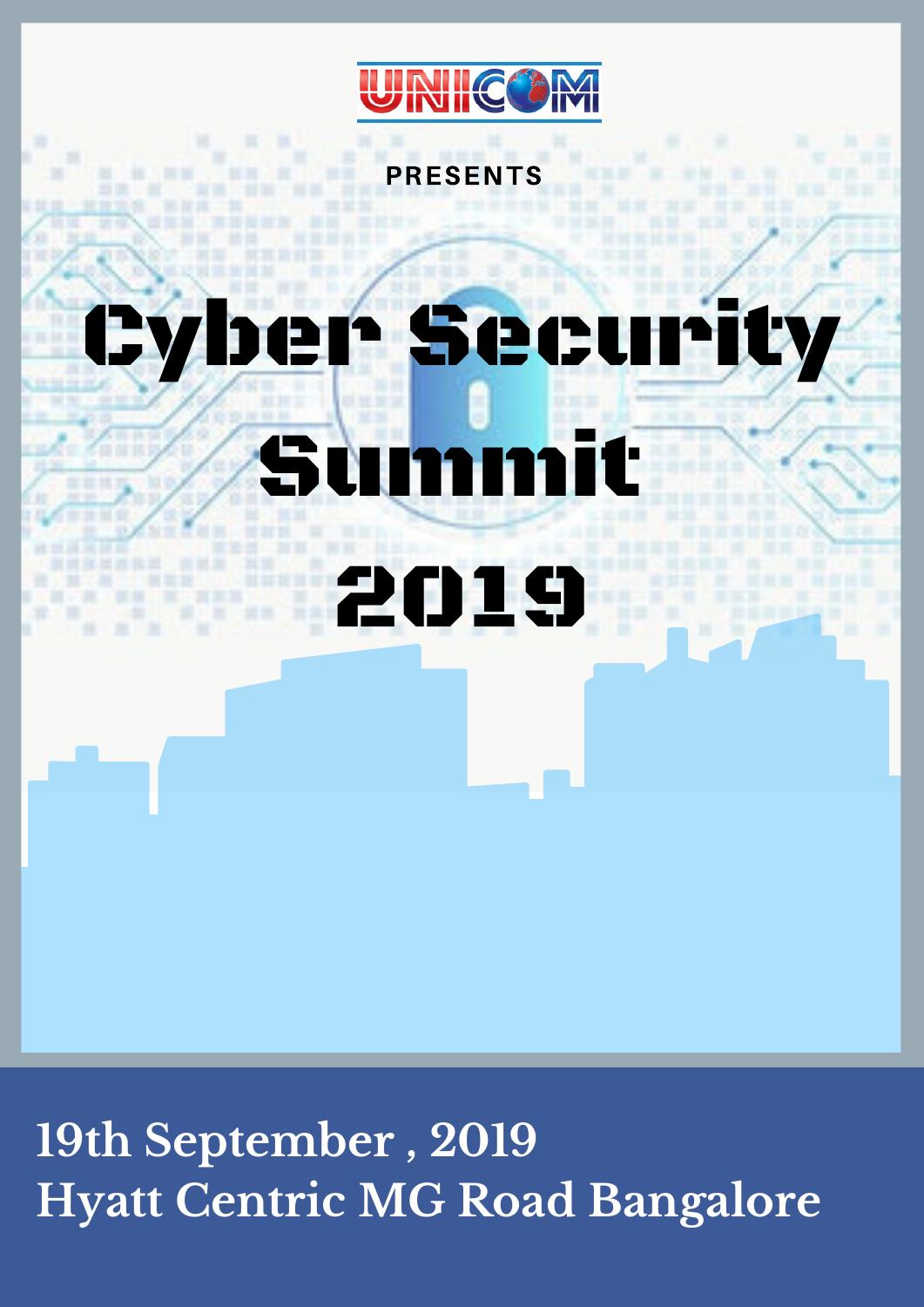#### About

**With evolving cyber-attacks and continuous development new malware variants each day, business should make sure their endpoints are secure by employing the right security controls as defined by Centre for Internet Security. The Cyber Security Summit is a one day event emphasizing on the key factors required to drive a full proof security for your mobile and computer networks deployed by various organisations.**

**Whether you 're interested in protecting your company or providing better security for others, the Cyber Security event is your mecca of information and innovation. This event will include sessions developed to help achieve cooperative solutions and industry teaming to defend against the ever-growing cyber threat.**

**Who should attend:**

- **• CIO/CISOs/Senior IT Executives Corporate IT teams**
- **• Systems Administrators**
- **• Network Administrators**
- **• IT/IS Managers**
- **• ISMS Professionals**
- **• Information Security Professionals.**
- **• Penetration Testers**
- **• Heads of Information Security**
- **• Heads of Risk and Compliance**
- **• Data Analytics**
- **• Chief Privacy Officers**
- **Chief Risk Officers**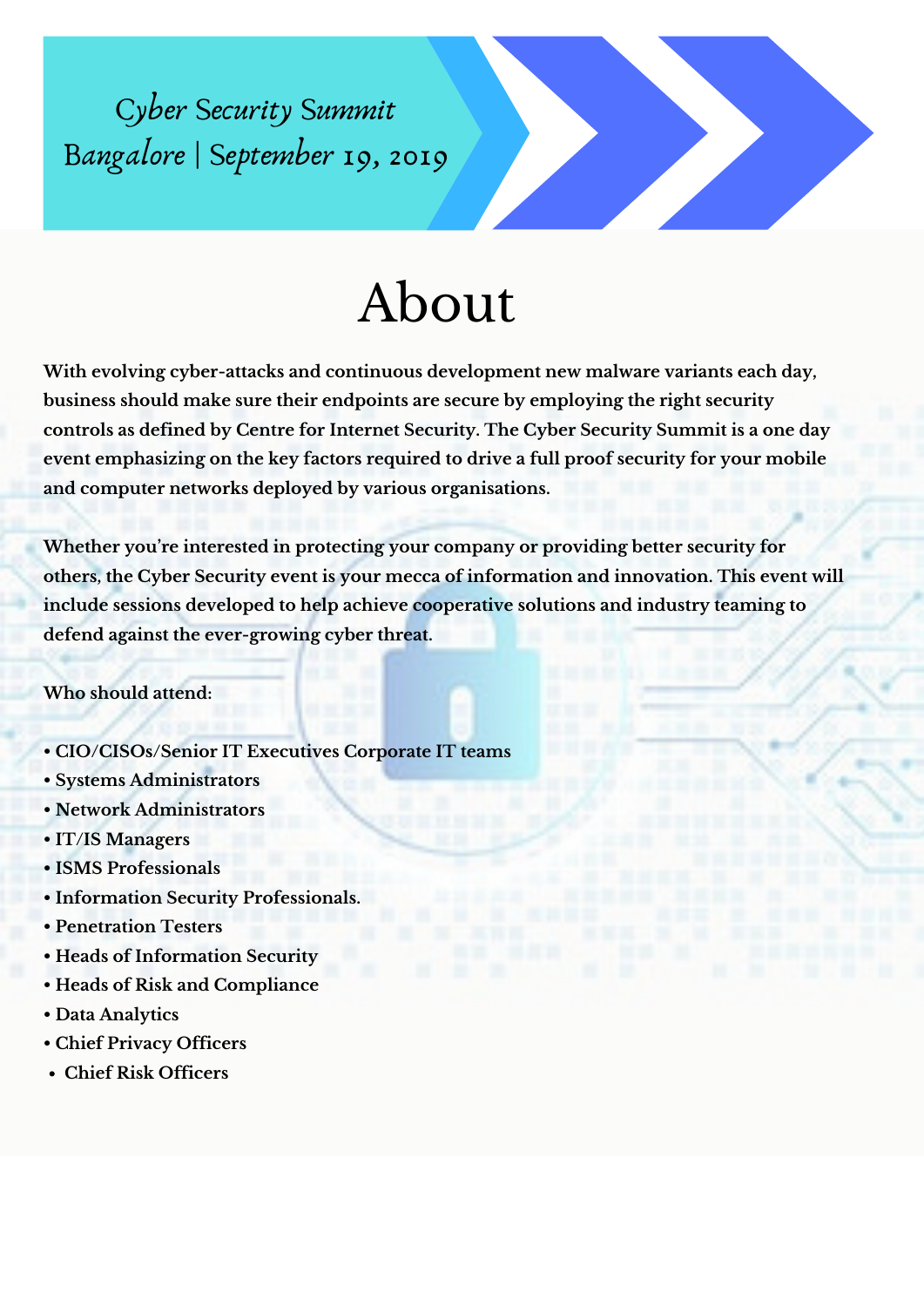### Speakers



Avinash Iyer PWC



Lavakumar Kuppan IRONWASP SECURITY



Anand Tapikar GE HEALTHCARE









**CMRIT** 



**ACCENTURE** 

Sitesh Behera BANKBAZAAR

JAQUAR GROUP



Vishal Saraswat BOSCH ENGINEERING AND BUSINESS SOLUTIONS



Ranjeet Thakur PAYPAL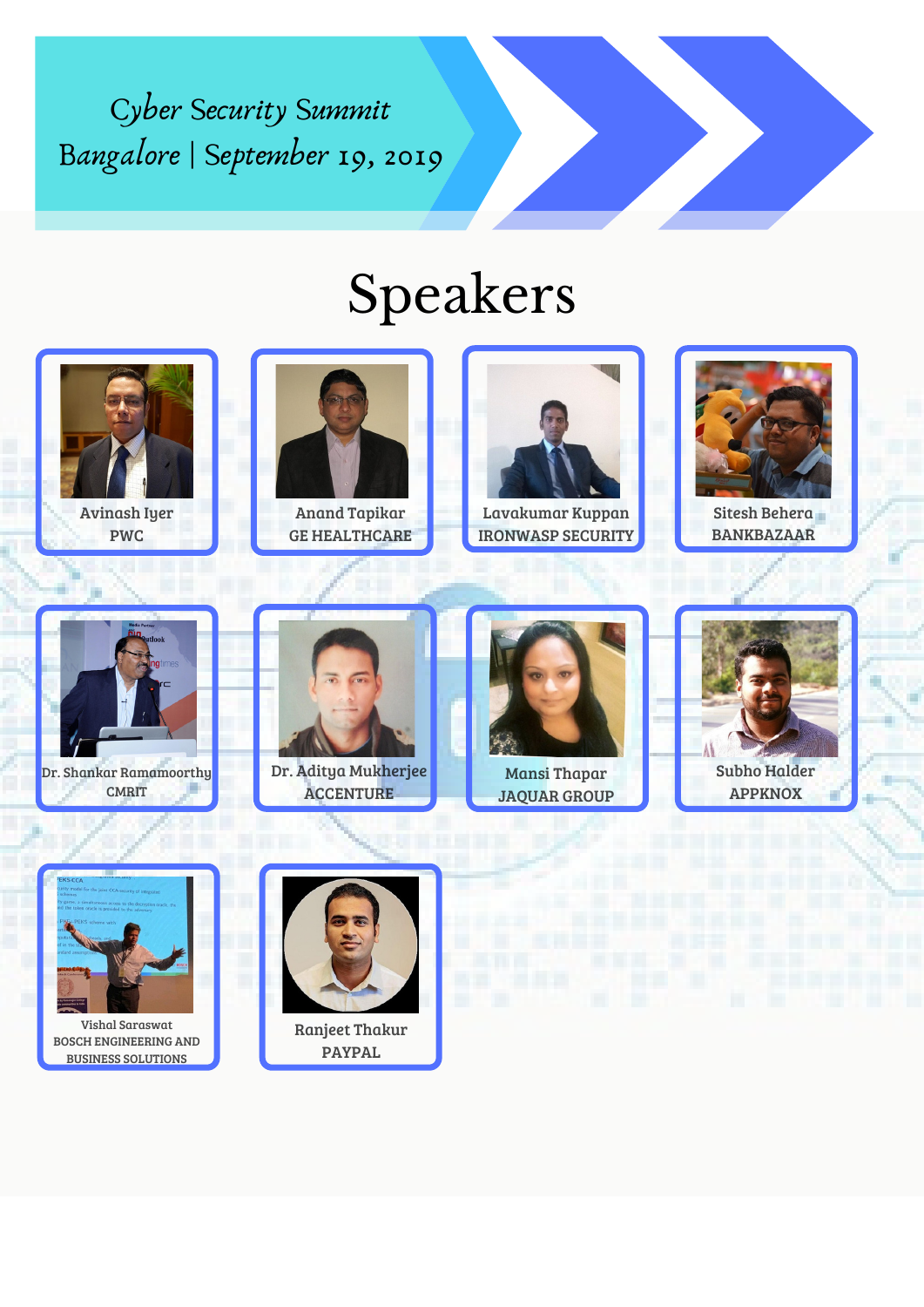## Agenda/Confirmed Talks

Security Awareness

Securing IoT

Need for Threat Intelligence & How to Operationalize it for

your Organisation

Digital Forensics & Incident Response

Internal threat hunting/anomaly detection on big data

acrossinfrastructure

Mobile Security Automation

Changing attack vectors with Kubernetes Infra. Are we on

right path of securing it?

The New Face of Data Breach – Magecart attacks and the

GDPR nightmare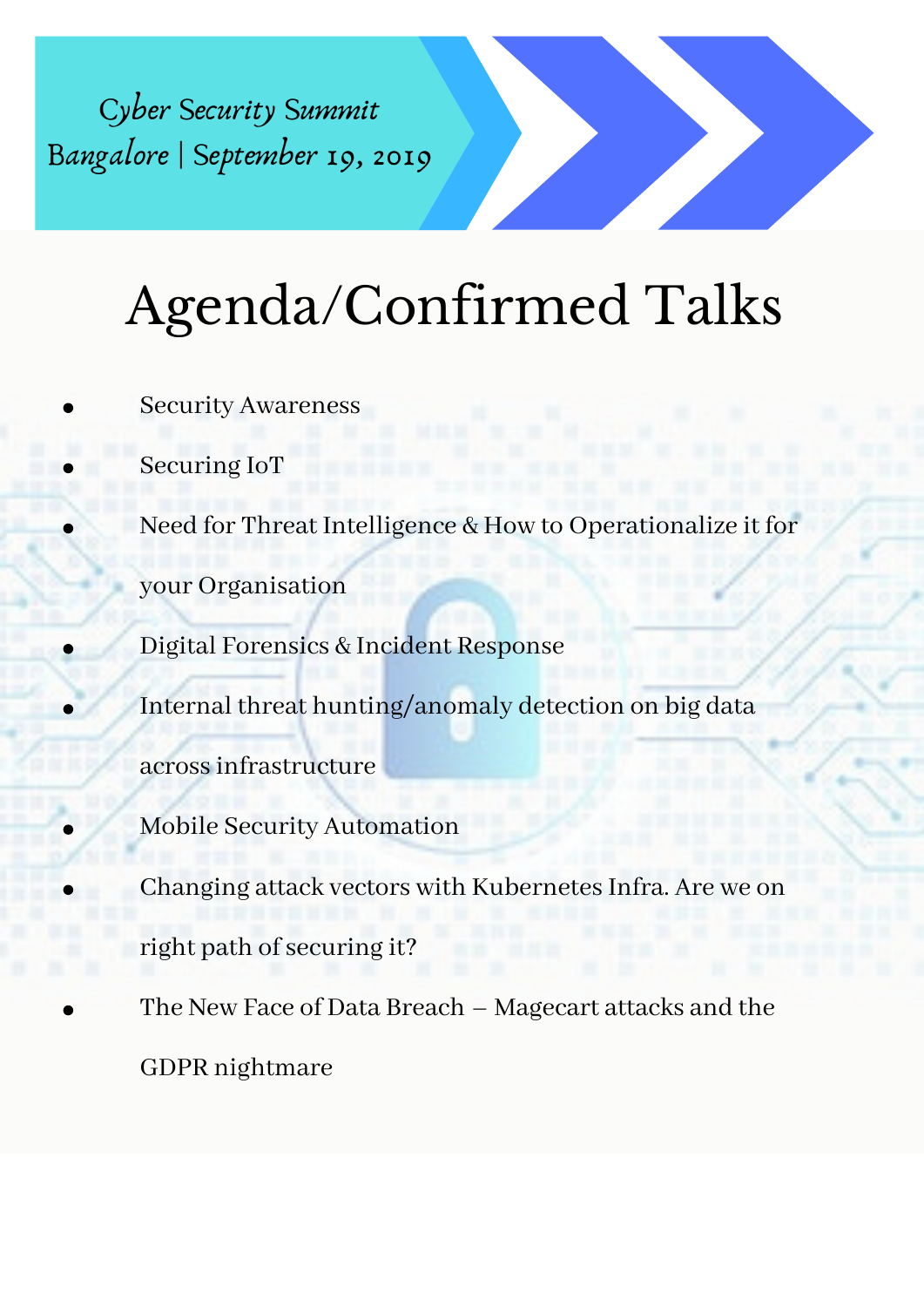#### Past Attendees

Accenture Addteq ADP Akamai Amadeus Amdocs ANZ Bank of America BMC Software Capegemini Century Link CGI **Cisco** Credit Suisse Dell EMC **ERICSSON** Fidelity International FlyTXT GE Aviation GE Healthcare **HCL Hexaware** HoneyWell HPE IBM Impetus Infotech

Infosys Intel ITC Infotech **Mindtree Motorola Netmagic** NTT DATA Oracle India PegaSystems Philips Polaris SAP Scope International **Siemens** Societe Generale State Street Global Advisors **Synechron** Target Tata LXT Team Chat Tesco Unisys India VmWare **Walmart** Zensar Technologies